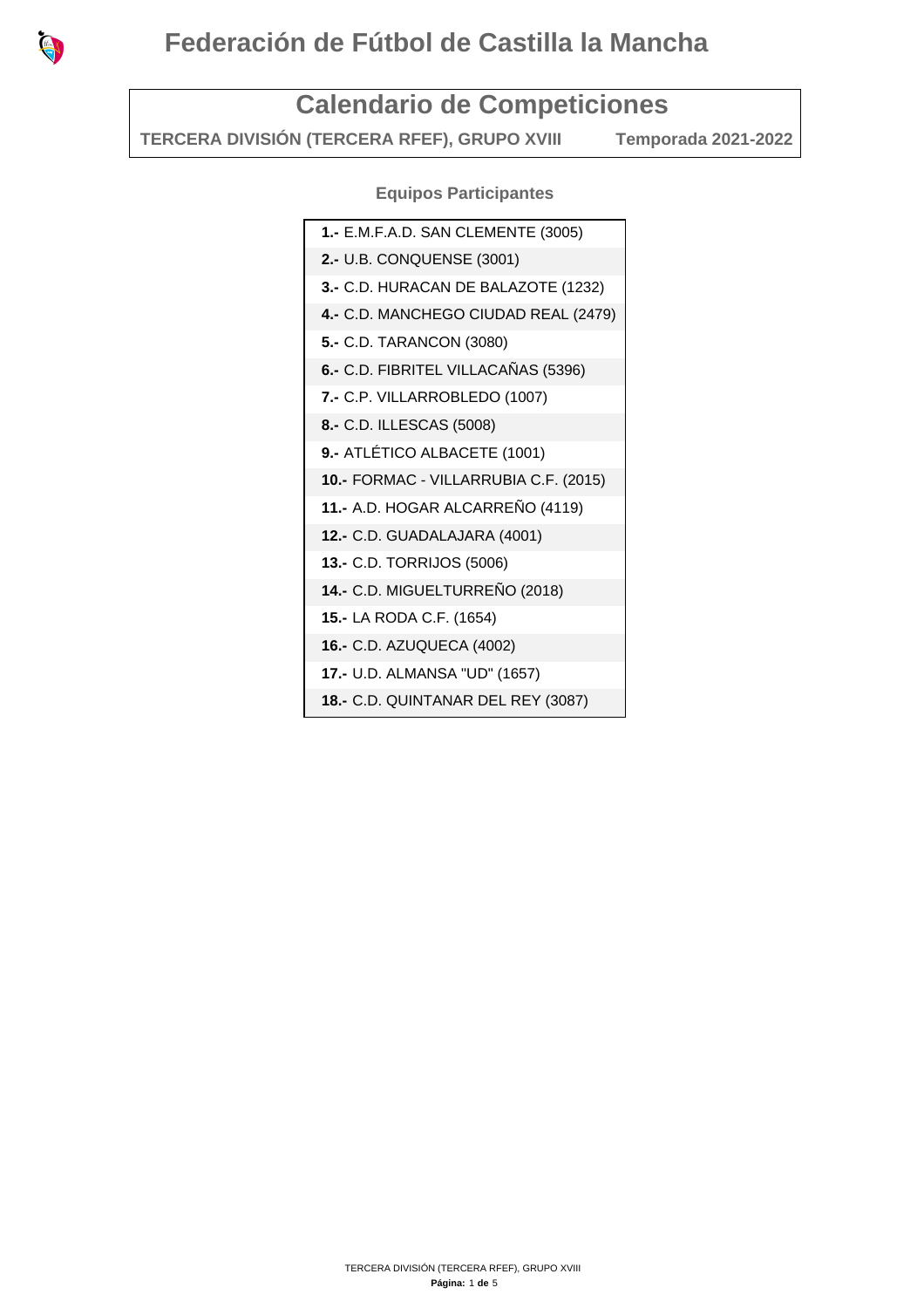

## **Federación de Fútbol de Castilla la Mancha**

| <b>Primera Vuelta</b>                                                                            | Segunda Vuelta                                                                                     |
|--------------------------------------------------------------------------------------------------|----------------------------------------------------------------------------------------------------|
| Jornada 1 (05-09-2021)<br>E.M.F.A.D. SAN CLEMENTE - C.D. HURACAN DE BALAZOTE                     | Jornada 18 (06-01-2022)<br>C.D. HURACAN DE BALAZOTE - E.M.F.A.D. SAN CLEMENTE                      |
| C.D. AZUQUECA -C.D. TARANCON                                                                     | C.D. TARANCON - C.D. AZUQUECA                                                                      |
| C.D. MIGUELTURREÑO -C.P. VILLARROBLEDO<br>C.D. GUADALAJARA - ATLÉTICO ALBACETE                   | C.P. VILLARROBLEDO - C.D. MIGUELTURREÑO<br>ATLÉTICO ALBACETE -C.D. GUADALAJARA                     |
| FORMAC - VILLARRUBIA C.F. - A.D. HOGAR ALCARREÑO<br>C.D. ILLESCAS - C.D. TORRIJOS                | A.D. HOGAR ALCARREÑO - FORMAC - VILLARRUBIA C.F.                                                   |
| C.D. FIBRITEL VILLACAÑAS -LA RODA C.F.                                                           | C.D. TORRIJOS - C.D. ILLESCAS<br>LA RODA C.F. - C.D. FIBRITEL VILLACAÑAS                           |
| C.D. MANCHEGO CIUDAD REAL -U.D. ALMANSA "UD"<br>C.D. QUINTANAR DEL REY - U.B. CONQUENSE          | U.D. ALMANSA "UD" - C.D. MANCHEGO CIUDAD REAL<br>U.B. CONQUENSE - C.D. QUINTANAR DEL REY           |
|                                                                                                  |                                                                                                    |
| Jornada 2 (12-09-2021)<br>C.D. HURACAN DE BALAZOTE - C.D. QUINTANAR DEL REY                      | Jornada 19 (09-01-2022)<br>C.D. QUINTANAR DEL REY - C.D. HURACAN DE BALAZOTE                       |
| C.D. TARANCON - E.M.F.A.D. SAN CLEMENTE<br>C.P. VILLARROBLEDO -C.D. AZUQUECA                     | E.M.F.A.D. SAN CLEMENTE - C.D. TARANCON<br>C.D. AZUQUECA - C.P. VILLARROBLEDO                      |
| ATLÉTICO ALBACETE - C.D. MIGUELTURREÑO                                                           | C.D. MIGUELTURREÑO - ATLÉTICO ALBACETE                                                             |
| A.D. HOGAR ALCARRENO -C.D. GUADALAJARA<br>C.D. TORRIJOS - FORMAC - VILLARRUBIA C.F.              | C.D. GUADALAJARA - A.D. HOGAR ALCARRENO<br>FORMAC - VILLARRUBIA C.F. - C.D. TORRIJOS               |
| LA RODA C.F. - C.D. ILLESCAS                                                                     | C.D. ILLESCAS - LA RODA C.F.                                                                       |
| U.D. ALMANSA "UD" - C.D. FIBRITEL VILLACAÑAS<br>U.B. CONQUENSE - C.D. MANCHEGO CIUDAD REAL       | C.D. FIBRITEL VILLACAÑAS - U.D. ALMANSA "UD"<br>C.D. MANCHEGO CIUDAD REAL - U.B. CONQUENSE         |
| Jornada 3 (19-09-2021)                                                                           | Jornada 20 (16-01-2022)                                                                            |
| C.D. HURACAN DE BALAZOTE - C.D. TARANCON                                                         | C.D. TARANCON - C.D. HURACAN DE BALAZOTE                                                           |
| E.M.F.A.D. SAN CLEMENTE - C.P. VILLARROBLEDO<br>C.D. AZUQUECA - ATLÉTICO ALBACETE                | C.P. VILLARROBLEDO - E.M.F.A.D. SAN CLEMENTE<br>ATLÉTICO ALBACETE - C.D. AZUQUECA                  |
| C.D. MIGUELTURREÑO - A.D. HOGAR ALCARREÑO                                                        | A.D. HOGAR ALCARREÑO - C.D. MIGUELTURREÑO<br>C.D. TORRIJOS - C.D. GUADALAJARA                      |
| C.D. GUADALAJARA - C.D. TORRIJOS<br>FORMAC - VILLARRUBIA C.F. - LA RODA C.F.                     | LA RODA C.F. - FORMAC - VILLARRUBIA C.F.                                                           |
| C.D. ILLESCAS - U.D. ALMANSA "UD"<br>C.D. FIBRITEL VILLACAÑAS - U.B. CONQUENSE                   | U.D. ALMANSA "UD" - C.D. ILLESCAS<br>U.B. CONQUENSE - C.D. FIBRITEL VILLACAÑAS                     |
| C.D. QUINTANAR DEL REY - C.D. MANCHEGO CIUDAD REAL                                               | C.D. MANCHEGO CIUDAD REAL -C.D. QUINTANAR DEL REY                                                  |
| Jornada 4 (26-09-2021)                                                                           | Jornada 21 (23-01-2022)                                                                            |
| C.D. TARANCON - C.D. QUINTANAR DEL REY<br>C.P. VILLARROBLEDO - C.D. HURACAN DE BALAZOTE          | C.D. QUINTANAR DEL REY - C.D. TARANCON<br>C.D. HURACAN DE BALAZOTE -C.P. VILLARROBLEDO             |
| ATLÉTICO ALBACETE - E.M.F.A.D. SAN CLEMENTE                                                      | E.M.F.A.D. SAN CLEMENTE - ATLÉTICO ALBACETE                                                        |
| A.D. HOGAR ALCARRENO -C.D. AZUQUECA<br>C.D. TORRIJOS - C.D. MIGUELTURRENO                        | C.D. AZUQUECA - A.D. HOGAR ALCARRENO<br>C.D. MIGUELTURRENO - C.D. TORRIJOS                         |
| LA RODA C.F. - C.D. GUADALAJARA                                                                  | C.D. GUADALAJARA -LA RODA C.F.                                                                     |
| U.D. ALMANSA "UD" - FORMAC - VILLARRUBIA C.F.<br>U.B. CONQUENSE - C.D. ILLESCAS                  | FORMAC - VILLARRUBIA C.F. - U.D. ALMANSA "UD"<br>C.D. ILLESCAS - U.B. CONQUENSE                    |
| C.D. MANCHEGO CIUDAD REAL -C.D. FIBRITEL VILLACAÑAS                                              | C.D. FIBRITEL VILLACAÑAS - C.D. MANCHEGO CIUDAD REAL                                               |
| Jornada 5 (03-10-2021)                                                                           | Jornada 22 (30-01-2022)                                                                            |
| C.D. TARANCON - C.P. VILLARROBLEDO<br>C.D. HURACAN DE BALAZOTE - ATLÉTICO ALBACETE               | C.P. VILLARROBLEDO - C.D. TARANCON<br>ATLÉTICO ALBACETE - C.D. HURACAN DE BALAZOTE                 |
| E.M.F.A.D. SAN CLEMENTE - A.D. HOGAR ALCARREÑO                                                   | A.D. HOGAR ALCARREÑO - E.M.F.A.D. SAN CLEMENTE                                                     |
| C.D. AZUQUECA - C.D. TORRIJOS<br>C.D. MIGUELTURREÑO -LA RODA C.F.                                | C.D. TORRIJOS - C.D. AZUQUECA<br>LA RODA C.F. - C.D. MIGUELTURREÑO                                 |
| C.D. GUADALAJARA - U.D. ALMANSA "UD"<br>FORMAC - VILLARRUBIA C.F. - U.B. CONQUENSE               | U.D. ALMANSA "UD" - C.D. GUADALAJARA<br>U.B. CONQUENSE - FORMAC - VILLARRUBIA C.F.                 |
| C.D. ILLESCAS - C.D. MANCHEGO CIUDAD REAL                                                        | C.D. MANCHEGO CIUDAD REAL -C.D. ILLESCAS                                                           |
| C.D. QUINTANAR DEL REY - C.D. FIBRITEL VILLACAÑAS                                                | C.D. FIBRITEL VILLACAÑAS - C.D. QUINTANAR DEL REY                                                  |
| Jornada 6 (10-10-2021)<br>C.P. VILLARROBLEDO - C.D. QUINTANAR DEL REY                            | Jornada 23 (06-02-2022)<br>C.D. QUINTANAR DEL REY - C.P. VILLARROBLEDO                             |
| ATLÉTICO ALBACETE -C.D. TARANCON                                                                 | C.D. TARANCON - ATLÉTICO ALBACETE                                                                  |
| A.D. HOGAR ALCARREÑO -C.D. HURACAN DE BALAZOTE<br>C.D. TORRIJOS - E.M.F.A.D. SAN CLEMENTE        | C.D. HURACAN DE BALAZOTE - A.D. HOGAR ALCARREÑO<br>E.M.F.A.D. SAN CLEMENTE -C.D. TORRIJOS          |
| LA RODA C.F. - C.D. AZUQUECA                                                                     | C.D. AZUQUECA - LA RODA C.F.                                                                       |
| U.D. ALMANSA "UD" - C.D. MIGUELTURREÑO<br>U.B. CONQUENSE - C.D. GUADALAJARA                      | C.D. MIGUELTURRENO - U.D. ALMANSA "UD"<br>C.D. GUADALAJARA - U.B. CONQUENSE                        |
| C.D. MANCHEGO CIUDAD REAL -FORMAC - VILLARRUBIA C.F.<br>C.D. FIBRITEL VILLACAÑAS - C.D. ILLESCAS | FORMAC - VILLARRUBIA C.F. - C.D. MANCHEGO CIUDAD REAL<br>C.D. ILLESCAS - C.D. FIBRITEL VILLACAÑAS  |
|                                                                                                  |                                                                                                    |
| Jornada 7 (17-10-2021)<br>C.P. VILLARROBLEDO - ATLÉTICO ALBACETE                                 | Jornada 24 (13-02-2022)<br>ATLÉTICO ALBACETE -C.P. VILLARROBLEDO                                   |
| C.D. TARANCON - A.D. HOGAR ALCARREÑO<br>C.D. HURACAN DE BALAZOTE -C.D. TORRIJOS                  | A.D. HOGAR ALCARREÑO - C.D. TARANCON<br>C.D. TORRIJOS - C.D. HURACAN DE BALAZOTE                   |
| E.M.F.A.D. SAN CLEMENTE -LA RODA C.F.                                                            | LA RODA C.F. - E.M.F.A.D. SAN CLEMENTE                                                             |
| C.D. AZUQUECA - U.D. ALMANSA "UD"<br>C.D. MIGUELTURRENO - U.B. CONQUENSE                         | U.D. ALMANSA "UD" -C.D. AZUQUECA<br>U.B. CONQUENSE - C.D. MIGUELTURREÑO                            |
| C.D. GUADALAJARA - C.D. MANCHEGO CIUDAD REAL                                                     | C.D. MANCHEGO CIUDAD REAL -C.D. GUADALAJARA<br>C.D. FIBRITEL VILLACAÑAS -FORMAC - VILLARRUBIA C.F. |
| FORMAC - VILLARRUBIA C.F. -C.D. FIBRITEL VILLACAÑAS<br>C.D. QUINTANAR DEL REY -C.D. ILLESCAS     | C.D. ILLESCAS - C.D. QUINTANAR DEL REY                                                             |
| Jornada 8 (24-10-2021)                                                                           | Jornada 25 (20-02-2022)                                                                            |
| ATLÉTICO ALBACETE -C.D. QUINTANAR DEL REY                                                        | C.D. QUINTANAR DEL REY - ATLÉTICO ALBACETE                                                         |
| A.D. HOGAR ALCARREÑO - C.P. VILLARROBLEDO<br>C.D. TORRIJOS - C.D. TARANCON                       | C.P. VILLARROBLEDO - A.D. HOGAR ALCARREÑO<br>C.D. TARANCON - C.D. TORRIJOS                         |
| LA RODA C.F. - C.D. HURACAN DE BALAZOTE<br>U.D. ALMANSA "UD" - E.M.F.A.D. SAN CLEMENTE           | C.D. HURACAN DE BALAZOTE -LA RODA C.F.<br>E.M.F.A.D. SAN CLEMENTE - U.D. ALMANSA "UD"              |
| U.B. CONQUENSE - C.D. AZUQUECA                                                                   | C.D. AZUQUECA - U.B. CONQUENSE                                                                     |
| C.D. MANCHEGO CIUDAD REAL -C.D. MIGUELTURRENO<br>C.D. FIBRITEL VILLACAÑAS - C.D. GUADALAJARA     | C.D. MIGUELTURRENO - C.D. MANCHEGO CIUDAD REAL<br>C.D. GUADALAJARA - C.D. FIBRITEL VILLACAÑAS      |
| C.D. ILLESCAS -FORMAC - VILLARRUBIA C.F.                                                         | FORMAC - VILLARRUBIA C.F. - C.D. ILLESCAS                                                          |
| Jornada 9 (31-10-2021)                                                                           | Jornada 26 (27-02-2022)                                                                            |
| ATLÉTICO ALBACETE - A.D. HOGAR ALCARRENO<br>C.P. VILLARROBLEDO -C.D. TORRIJOS                    | A.D. HOGAR ALCARRENO - ATLÉTICO ALBACETE<br>C.D. TORRIJOS - C.P. VILLARROBLEDO                     |
| C.D. TARANCON -LA RODA C.F.                                                                      | LA RODA C.F. - C.D. TARANCON                                                                       |
| C.D. HURACAN DE BALAZOTE - U.D. ALMANSA "UD"<br>E.M.F.A.D. SAN CLEMENTE - U.B. CONQUENSE         | U.D. ALMANSA "UD" - C.D. HURACAN DE BALAZOTE<br>U.B. CONQUENSE - E.M.F.A.D. SAN CLEMENTE           |
| C.D. AZUQUECA -C.D. MANCHEGO CIUDAD REAL                                                         | C.D. MANCHEGO CIUDAD REAL -C.D. AZUQUECA                                                           |
| C.D. MIGUELTURREÑO - C.D. FIBRITEL VILLACAÑAS<br>C.D. GUADALAJARA -C.D. ILLESCAS                 | C.D. FIBRITEL VILLACAÑAS -C.D. MIGUELTURREÑO<br>C.D. ILLESCAS - C.D. GUADALAJARA                   |
| C.D. QUINTANAR DEL REY -FORMAC - VILLARRUBIA C.F.                                                | FORMAC - VILLARRUBIA C.F. - C.D. QUINTANAR DEL REY                                                 |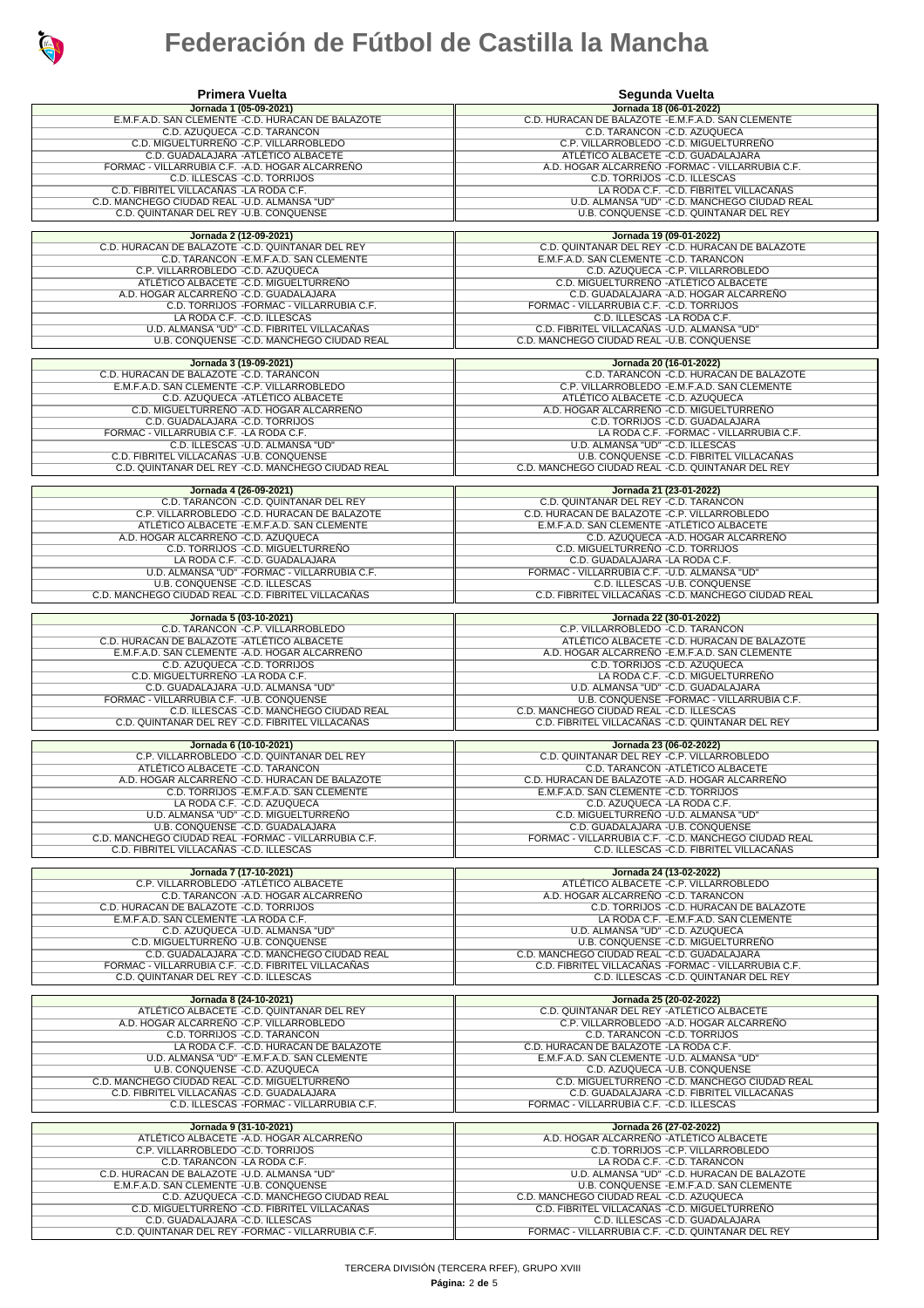

| Jornada 10 (07-11-2021)                                                                    | Jornada 27 (06-03-2022)                                                                      |
|--------------------------------------------------------------------------------------------|----------------------------------------------------------------------------------------------|
| A.D. HOGAR ALCARREÑO - C.D. QUINTANAR DEL REY                                              | C.D. QUINTANAR DEL REY - A.D. HOGAR ALCARREÑO                                                |
| C.D. TORRIJOS - ATLÉTICO ALBACETE                                                          | ATLÉTICO ALBACETE - C.D. TORRIJOS                                                            |
|                                                                                            |                                                                                              |
| LA RODA C.F. - C.P. VILLARROBLEDO                                                          | C.P. VILLARROBLEDO - LA RODA C.F.                                                            |
| U.D. ALMANSA "UD" - C.D. TARANCON                                                          | C.D. TARANCON - U.D. ALMANSA "UD"                                                            |
| U.B. CONQUENSE - C.D. HURACAN DE BALAZOTE                                                  | C.D. HURACAN DE BALAZOTE - U.B. CONQUENSE                                                    |
|                                                                                            |                                                                                              |
| C.D. MANCHEGO CIUDAD REAL - E.M.F.A.D. SAN CLEMENTE                                        | E.M.F.A.D. SAN CLEMENTE - C.D. MANCHEGO CIUDAD REAL                                          |
| C.D. FIBRITEL VILLACAÑAS -C.D. AZUQUECA                                                    | C.D. AZUQUECA - C.D. FIBRITEL VILLACAÑAS                                                     |
| C.D. ILLESCAS -C.D. MIGUELTURREÑO                                                          | C.D. MIGUELTURREÑO - C.D. ILLESCAS                                                           |
|                                                                                            |                                                                                              |
| FORMAC - VILLARRUBIA C.F. - C.D. GUADALAJARA                                               | C.D. GUADALAJARA - FORMAC - VILLARRUBIA C.F.                                                 |
|                                                                                            |                                                                                              |
| Jornada 11 (14-11-2021)                                                                    | Jornada 28 (13-03-2022)                                                                      |
|                                                                                            |                                                                                              |
| A.D. HOGAR ALCARREÑO -C.D. TORRIJOS                                                        | C.D. TORRIJOS - A.D. HOGAR ALCARREÑO                                                         |
| ATLÉTICO ALBACETE -LA RODA C.F.                                                            | LA RODA C.F. - ATLÉTICO ALBACETE                                                             |
| C.P. VILLARROBLEDO - U.D. ALMANSA "UD"                                                     | U.D. ALMANSA "UD" - C.P. VILLARROBLEDO                                                       |
| C.D. TARANCON - U.B. CONQUENSE                                                             | U.B. CONQUENSE - C.D. TARANCON                                                               |
|                                                                                            |                                                                                              |
| C.D. HURACAN DE BALAZOTE - C.D. MANCHEGO CIUDAD REAL                                       | C.D. MANCHEGO CIUDAD REAL -C.D. HURACAN DE BALAZOTE                                          |
| E.M.F.A.D. SAN CLEMENTE - C.D. FIBRITEL VILLACAÑAS                                         | C.D. FIBRITEL VILLACAÑAS - E.M.F.A.D. SAN CLEMENTE                                           |
| C.D. AZUQUECA - C.D. ILLESCAS                                                              | C.D. ILLESCAS - C.D. AZUQUECA                                                                |
|                                                                                            |                                                                                              |
| C.D. MIGUELTURREÑO -FORMAC - VILLARRUBIA C.F.                                              | FORMAC - VILLARRUBIA C.F. - C.D. MIGUELTURREÑO                                               |
| C.D. QUINTANAR DEL REY -C.D. GUADALAJARA                                                   | C.D. GUADALAJARA - C.D. QUINTANAR DEL REY                                                    |
|                                                                                            |                                                                                              |
|                                                                                            |                                                                                              |
| Jornada 12 (21-11-2021)                                                                    | Jornada 29 (20-03-2022)                                                                      |
| C.D. TORRIJOS - C.D. QUINTANAR DEL REY                                                     | C.D. QUINTANAR DEL REY -C.D. TORRIJOS                                                        |
| LA RODA C.F. - A.D. HOGAR ALCARREÑO                                                        | A.D. HOGAR ALCARREÑO - LA RODA C.F.                                                          |
| U.D. ALMANSA "UD" - ATLÉTICO ALBACETE                                                      | ATLÉTICO ALBACETE - U.D. ALMANSA "UD"                                                        |
|                                                                                            |                                                                                              |
| U.B. CONQUENSE - C.P. VILLARROBLEDO                                                        | C.P. VILLARROBLEDO - U.B. CONQUENSE                                                          |
| C.D. MANCHEGO CIUDAD REAL -C.D. TARANCON                                                   | C.D. TARANCON - C.D. MANCHEGO CIUDAD REAL                                                    |
| C.D. FIBRITEL VILLACAÑAS - C.D. HURACAN DE BALAZOTE                                        | C.D. HURACAN DE BALAZOTE - C.D. FIBRITEL VILLACAÑAS                                          |
|                                                                                            |                                                                                              |
| C.D. ILLESCAS - E.M.F.A.D. SAN CLEMENTE                                                    | E.M.F.A.D. SAN CLEMENTE - C.D. ILLESCAS                                                      |
| FORMAC - VILLARRUBIA C.F. -C.D. AZUQUECA                                                   | C.D. AZUQUECA - FORMAC - VILLARRUBIA C.F.                                                    |
| C.D. GUADALAJARA -C.D. MIGUELTURREÑO                                                       | C.D. MIGUELTURREÑO - C.D. GUADALAJARA                                                        |
|                                                                                            |                                                                                              |
|                                                                                            |                                                                                              |
| Jornada 13 (28-11-2021)                                                                    | Jornada 30 (27-03-2022)                                                                      |
| C.D. TORRIJOS - LA RODA C.F.                                                               | LA RODA C.F. - C.D. TORRIJOS                                                                 |
| A.D. HOGAR ALCARREÑO - U.D. ALMANSA "UD"                                                   | U.D. ALMANSA "UD" - A.D. HOGAR ALCARREÑO                                                     |
|                                                                                            |                                                                                              |
| ATLÉTICO ALBACETE -U.B. CONQUENSE                                                          | U.B. CONQUENSE - ATLÉTICO ALBACETE                                                           |
| C.P. VILLARROBLEDO - C.D. MANCHEGO CIUDAD REAL                                             | C.D. MANCHEGO CIUDAD REAL -C.P. VILLARROBLEDO                                                |
| C.D. TARANCON - C.D. FIBRITEL VILLACAÑAS                                                   | C.D. FIBRITEL VILLACAÑAS - C.D. TARANCON                                                     |
| C.D. HURACAN DE BALAZOTE -C.D. ILLESCAS                                                    | C.D. ILLESCAS - C.D. HURACAN DE BALAZOTE                                                     |
|                                                                                            |                                                                                              |
| E.M.F.A.D. SAN CLEMENTE -FORMAC - VILLARRUBIA C.F.                                         | FORMAC - VILLARRUBIA C.F. - E.M.F.A.D. SAN CLEMENTE                                          |
| C.D. AZUQUECA - C.D. GUADALAJARA                                                           | C.D. GUADALAJARA -C.D. AZUQUECA                                                              |
| C.D. QUINTANAR DEL REY - C.D. MIGUELTURREÑO                                                | C.D. MIGUELTURREÑO -C.D. QUINTANAR DEL REY                                                   |
|                                                                                            |                                                                                              |
|                                                                                            |                                                                                              |
|                                                                                            |                                                                                              |
| Jornada 14 (05-12-2021)                                                                    | Jornada 31 (03-04-2022)                                                                      |
| LA RODA C.F. - C.D. QUINTANAR DEL REY                                                      | C.D. QUINTANAR DEL REY -LA RODA C.F.                                                         |
| U.D. ALMANSA "UD" -C.D. TORRIJOS                                                           | C.D. TORRIJOS - U.D. ALMANSA "UD"                                                            |
|                                                                                            |                                                                                              |
| U.B. CONQUENSE - A.D. HOGAR ALCARREÑO                                                      | A.D. HOGAR ALCARREÑO - U.B. CONQUENSE                                                        |
| C.D. MANCHEGO CIUDAD REAL -ATLÉTICO ALBACETE                                               | ATLÉTICO ALBACETE - C.D. MANCHEGO CIUDAD REAL                                                |
|                                                                                            | C.P. VILLARROBLEDO - C.D. FIBRITEL VILLACAÑAS                                                |
| C.D. FIBRITEL VILLACAÑAS -C.P. VILLARROBLEDO                                               |                                                                                              |
| C.D. ILLESCAS -C.D. TARANCON                                                               | C.D. TARANCON - C.D. ILLESCAS                                                                |
| FORMAC - VILLARRUBIA C.F. - C.D. HURACAN DE BALAZOTE                                       | C.D. HURACAN DE BALAZOTE - FORMAC - VILLARRUBIA C.F.                                         |
| C.D. GUADALAJARA - E.M.F.A.D. SAN CLEMENTE                                                 | E.M.F.A.D. SAN CLEMENTE - C.D. GUADALAJARA                                                   |
|                                                                                            |                                                                                              |
| C.D. MIGUELTURREÑO -C.D. AZUQUECA                                                          | C.D. AZUQUECA - C.D. MIGUELTURREÑO                                                           |
|                                                                                            |                                                                                              |
| Jornada 15 (08-12-2021)                                                                    | Jornada 32 (10-04-2022)                                                                      |
| LA RODA C.F. - U.D. ALMANSA "UD"                                                           | U.D. ALMANSA "UD" -LA RODA C.F.                                                              |
| C.D. TORRIJOS - U.B. CONQUENSE                                                             | U.B. CONQUENSE - C.D. TORRIJOS                                                               |
| A.D. HOGAR ALCARREÑO -C.D. MANCHEGO CIUDAD REAL                                            | C.D. MANCHEGO CIUDAD REAL -A.D. HOGAR ALCARREÑO                                              |
|                                                                                            |                                                                                              |
| ATLÉTICO ALBACETE - C.D. FIBRITEL VILLACAÑAS                                               | C.D. FIBRITEL VILLACAÑAS - ATLÉTICO ALBACETE                                                 |
| C.P. VILLARROBLEDO - C.D. ILLESCAS                                                         | C.D. ILLESCAS - C.P. VILLARROBLEDO                                                           |
| C.D. TARANCON - FORMAC - VILLARRUBIA C.F.                                                  | FORMAC - VILLARRUBIA C.F. -C.D. TARANCON                                                     |
|                                                                                            | C.D. GUADALAJARA - C.D. HURACAN DE BALAZOTE                                                  |
| C.D. HURACAN DE BALAZOTE -C.D. GUADALAJARA                                                 |                                                                                              |
| E.M.F.A.D. SAN CLEMENTE - C.D. MIGUELTURRENO                                               | C.D. MIGUELTURREÑO -E.M.F.A.D. SAN CLEMENTE                                                  |
| C.D. QUINTANAR DEL REY -C.D. AZUQUECA                                                      | C.D. AZUQUECA - C.D. QUINTANAR DEL REY                                                       |
|                                                                                            |                                                                                              |
| Jornada 16 (12-12-2021)                                                                    | Jornada 33 (24-04-2022)                                                                      |
| C.D. QUINTANAR DEL REY -U.D. ALMANSA "UD"                                                  | U.D. ALMANSA "UD" - C.D. QUINTANAR DEL REY                                                   |
|                                                                                            |                                                                                              |
| U.B. CONQUENSE -LA RODA C.F.                                                               | LA RODA C.F. - U.B. CONQUENSE                                                                |
| C.D. MANCHEGO CIUDAD REAL -C.D. TORRIJOS                                                   | C.D. TORRIJOS - C.D. MANCHEGO CIUDAD REAL                                                    |
| C.D. FIBRITEL VILLACAÑAS -A.D. HOGAR ALCARREÑO                                             | A.D. HOGAR ALCARRENO - C.D. FIBRITEL VILLACANAS                                              |
|                                                                                            |                                                                                              |
| C.D. ILLESCAS - ATLÉTICO ALBACETE                                                          | ATLÉTICO ALBACETE -C.D. ILLESCAS                                                             |
| FORMAC - VILLARRUBIA C.F. -C.P. VILLARROBLEDO                                              | C.P. VILLARROBLEDO - FORMAC - VILLARRUBIA C.F.                                               |
| C.D. GUADALAJARA -C.D. TARANCON                                                            | C.D. TARANCON - C.D. GUADALAJARA                                                             |
| C.D. MIGUELTURREÑO - C.D. HURACAN DE BALAZOTE                                              | C.D. HURACAN DE BALAZOTE -C.D. MIGUELTURREÑO                                                 |
|                                                                                            |                                                                                              |
| C.D. AZUQUECA - E.M.F.A.D. SAN CLEMENTE                                                    | E.M.F.A.D. SAN CLEMENTE -C.D. AZUQUECA                                                       |
|                                                                                            |                                                                                              |
| Jornada 17 (19-12-2021)                                                                    | Jornada 34 (01-05-2022)                                                                      |
| U.D. ALMANSA "UD" - U.B. CONQUENSE                                                         | U.B. CONQUENSE - U.D. ALMANSA "UD"                                                           |
| LA RODA C.F. - C.D. MANCHEGO CIUDAD REAL                                                   | C.D. MANCHEGO CIUDAD REAL -LA RODA C.F.                                                      |
| C.D. TORRIJOS - C.D. FIBRITEL VILLACAÑAS                                                   | C.D. FIBRITEL VILLACAÑAS -C.D. TORRIJOS                                                      |
|                                                                                            |                                                                                              |
| A.D. HOGAR ALCARREÑO - C.D. ILLESCAS                                                       | C.D. ILLESCAS - A.D. HOGAR ALCARRENO                                                         |
| ATLÉTICO ALBACETE -FORMAC - VILLARRUBIA C.F.                                               | FORMAC - VILLARRUBIA C.F. - ATLÉTICO ALBACETE                                                |
| C.P. VILLARROBLEDO -C.D. GUADALAJARA                                                       | C.D. GUADALAJARA - C.P. VILLARROBLEDO                                                        |
| C.D. TARANCON -C.D. MIGUELTURRENO                                                          | C.D. MIGUELTURREÑO - C.D. TARANCON                                                           |
|                                                                                            |                                                                                              |
| C.D. HURACAN DE BALAZOTE -C.D. AZUQUECA<br>E.M.F.A.D. SAN CLEMENTE -C.D. QUINTANAR DEL REY | C.D. AZUQUECA - C.D. HURACAN DE BALAZOTE<br>C.D. QUINTANAR DEL REY - E.M.F.A.D. SAN CLEMENTE |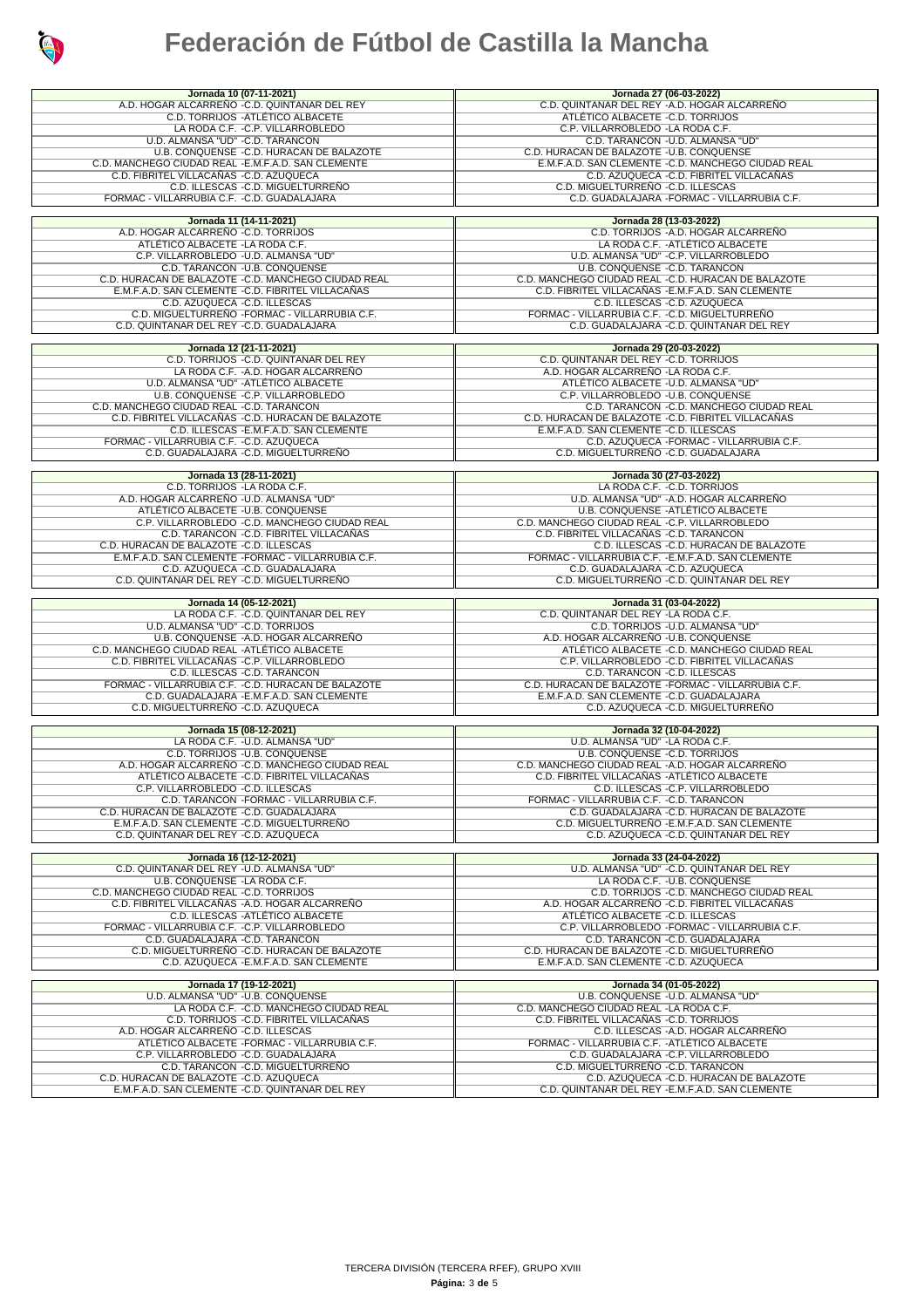

**Datos de interés de los equipos participantes**

| <b>E.M.F.A.D. SAN CLEMENTE</b>                                                                                | Contacto: A.D. SAN CLEMENTE / EMFAD SAN CLEMENTE                                                                                                 |                                                              |                |  |
|---------------------------------------------------------------------------------------------------------------|--------------------------------------------------------------------------------------------------------------------------------------------------|--------------------------------------------------------------|----------------|--|
| Ctra. Almarcha, Nº 36 16600 San Clemente (Cuenca)                                                             | Campo: Ptvo. Municipal - San Clemente - CESPED ARTIFICIAL (CESPED ART)                                                                           |                                                              |                |  |
|                                                                                                               | Dirección campo: Polideportivo s/n, 16600, San Clemente, (Cuenca)<br>Primera Equipación                                                          |                                                              |                |  |
|                                                                                                               | Camiseta: ROJO                                                                                                                                   | Pantalón: AZUL                                               | Medias: AZUL   |  |
| <b>Teléfono:</b> 609 624 678                                                                                  |                                                                                                                                                  |                                                              |                |  |
|                                                                                                               | 2 <sup>a</sup> Equipación<br>Camiseta: -                                                                                                         | Pantalon: -                                                  | Medias: -      |  |
|                                                                                                               |                                                                                                                                                  |                                                              |                |  |
| <b>U.B. CONQUENSE</b><br>Tienda U.B.Conquense Avda. del mediterraneo s/n (C.C. El Mirador) 16004 16004 Cuenca | Contacto: UNION BALOMPEDICA CONQUENSE                                                                                                            |                                                              |                |  |
| (Cuenca)                                                                                                      | Campo: La Fuensanta - Cuenca - HIERBA NATURAL (HIERBA)<br>Dirección campo: c/ La Fuensanta, s/nº, 16002, Cuenca, (Cuenca)<br>Primera Equipación  |                                                              |                |  |
|                                                                                                               |                                                                                                                                                  |                                                              |                |  |
|                                                                                                               | Camiseta: BLANCO                                                                                                                                 | Pantalón: NEGRO                                              | Medias: NEGRO  |  |
| Teléfono: 969 229 354   Fax: 969234042                                                                        | 2ª Equipación                                                                                                                                    |                                                              |                |  |
|                                                                                                               | Camiseta: -                                                                                                                                      | Pantalon: -                                                  | Medias: -      |  |
| <b>C.D. HURACAN DE BALAZOTE</b>                                                                               | Contacto: C.D. HURACAN DE BALAZOTE                                                                                                               |                                                              |                |  |
| SAN AGUSTIN, 2 02320 BALAZOTE (Albacete)                                                                      |                                                                                                                                                  |                                                              |                |  |
|                                                                                                               | Primera Equipación                                                                                                                               |                                                              |                |  |
| Teléfono: 689 111 070                                                                                         | Camiseta: ROJO                                                                                                                                   | Pantalón: AZUL                                               | Medias: ROJO   |  |
|                                                                                                               | 2ª Equipación                                                                                                                                    |                                                              |                |  |
|                                                                                                               | Camiseta: -                                                                                                                                      | Pantalon: -                                                  | Medias: -      |  |
| <b>C.D. MANCHEGO CIUDAD REAL</b>                                                                              | Contacto: C.D. MANCHEGO CIUDAD REAL                                                                                                              |                                                              |                |  |
| C/ JUAN RAMON JIMENEZ, Nº 4 BIS 13004 CIUDAD REAL (Ciudad Real)                                               | Campo: Ptvo. Juan Carlos I (C.Real) - HIERBA NATURAL (HIERBA)<br>Dirección campo: Camino José Cela, s/n, 13080, Ciudad Real, (Ciudad Real)       |                                                              |                |  |
|                                                                                                               | Primera Equipación                                                                                                                               |                                                              |                |  |
|                                                                                                               | Camiseta: AZUL                                                                                                                                   | Pantalón: BLANCO                                             | Medias: AZUL   |  |
| Teléfono: 649 157 278                                                                                         | 2ª Equipación                                                                                                                                    |                                                              |                |  |
|                                                                                                               | Camiseta: -                                                                                                                                      | Pantalon: -                                                  | Medias: -      |  |
| <b>IC.D. TARANCON</b>                                                                                         | Contacto: C.D. TARANCON                                                                                                                          |                                                              |                |  |
| AVDA DE LA HONTANILLA, 6, B 16400 Tarancón (Cuenca)                                                           | Campo: Estadio Municipal - Tarancón - HIERBA NATURAL (HIERBA)                                                                                    |                                                              |                |  |
|                                                                                                               | Dirección campo: Antonio Machado, s/n, 16400, Tarancón, (Cuenca)<br>Primera Equipación                                                           |                                                              |                |  |
|                                                                                                               | Camiseta: BLANQUIAZUL                                                                                                                            | Pantalón: AZUL                                               |                |  |
| Teléfono: 637590097                                                                                           | 2ª Equipación                                                                                                                                    |                                                              |                |  |
|                                                                                                               | Camiseta: -                                                                                                                                      | Pantalon: -                                                  | Medias: -      |  |
| <b>C.D. FIBRITEL VILLACAÑAS</b>                                                                               | Contacto: José Sesmero Alejo                                                                                                                     |                                                              |                |  |
| C/ NAVARREDONDA, Nº 3 45860 Villacañas (Toledo)                                                               | Campo: Las Pirámides - Villacañas - CESPED ARTIFICIAL (CESPED ART)                                                                               |                                                              |                |  |
|                                                                                                               | Dirección campo: Villacañas, 45860, Villacañas, (Toledo)<br>Primera Equipación                                                                   |                                                              |                |  |
|                                                                                                               | Camiseta: ROJO                                                                                                                                   | Pantalón: AZUL                                               | Medias: AZUL   |  |
| Teléfono: 647 929 477                                                                                         | 2ª Equipación                                                                                                                                    |                                                              |                |  |
|                                                                                                               | Camiseta: -                                                                                                                                      | Pantalon: -                                                  | Medias: -      |  |
| <b>C.P. VILLARROBLEDO</b>                                                                                     | Contacto: C.P. VILLARROBLEDO                                                                                                                     |                                                              |                |  |
| C/ SENDA MOLINERA, Nº 1 02600 Villarrobledo (Albacete)                                                        | Campo: Virgen de la Caridad - Villarrobledo - HIERBA NATURAL (HIERBA)<br>Dirección campo: c/ Senda Molinera, 1, 02600, Villarrobledo, (Albacete) |                                                              |                |  |
|                                                                                                               | Primera Equipación                                                                                                                               |                                                              |                |  |
|                                                                                                               | Camiseta: ROJO                                                                                                                                   | Pantalón: AZUL                                               | Medias: AZUL   |  |
| Teléfono: 636 170 952                                                                                         | 2ª Equipación                                                                                                                                    |                                                              |                |  |
|                                                                                                               | Camiseta: -                                                                                                                                      | Pantalon: -                                                  | Medias: -      |  |
| <b>C.D. ILLESCAS</b>                                                                                          | Contacto: C.D. ILLESCAS                                                                                                                          |                                                              |                |  |
| CAMINO TORREJON S/N 45200 ILLESCAS (Toledo)                                                                   |                                                                                                                                                  | Campo: Municipal - Illescas - CESPED ARTIFICIAL (CESPED ART) |                |  |
|                                                                                                               | Dirección campo: c/ Torrejón s/n, 45200, Illescas, (Toledo)<br>Primera Equipación                                                                |                                                              |                |  |
|                                                                                                               | Camiseta: BLANCO                                                                                                                                 | Pantalón: BLANCO                                             | Medias: BLANCO |  |
|                                                                                                               | 2ª Equipación                                                                                                                                    |                                                              |                |  |
|                                                                                                               | Camiseta: -                                                                                                                                      | Pantalon: -                                                  | Medias: -      |  |
| <b>ATLÉTICO ALBACETE</b>                                                                                      | Contacto: ALBACETE BALOMPIE SAD                                                                                                                  |                                                              |                |  |
| PROLONGACION AVDA. ESPAÑA S/N 02006 ALBACETE (Albacete)                                                       | Campo: Ciudad Deportiva 2 Albacete - Andres Iniesta - HIERBA NATURAL (HIERBA)                                                                    |                                                              |                |  |
|                                                                                                               | Dirección campo: , 02001, Albacete, (Albacete)                                                                                                   |                                                              |                |  |
|                                                                                                               | Primera Equipación<br>Camiseta: BLANCO                                                                                                           | Pantalón: BLANCO                                             | Medias: BLANCO |  |
| Teléfono: 967 521100   Fax: 967 522123                                                                        | 2ª Equipación                                                                                                                                    |                                                              |                |  |
|                                                                                                               | Camiseta: -                                                                                                                                      | Pantalon: -                                                  | Medias: -      |  |